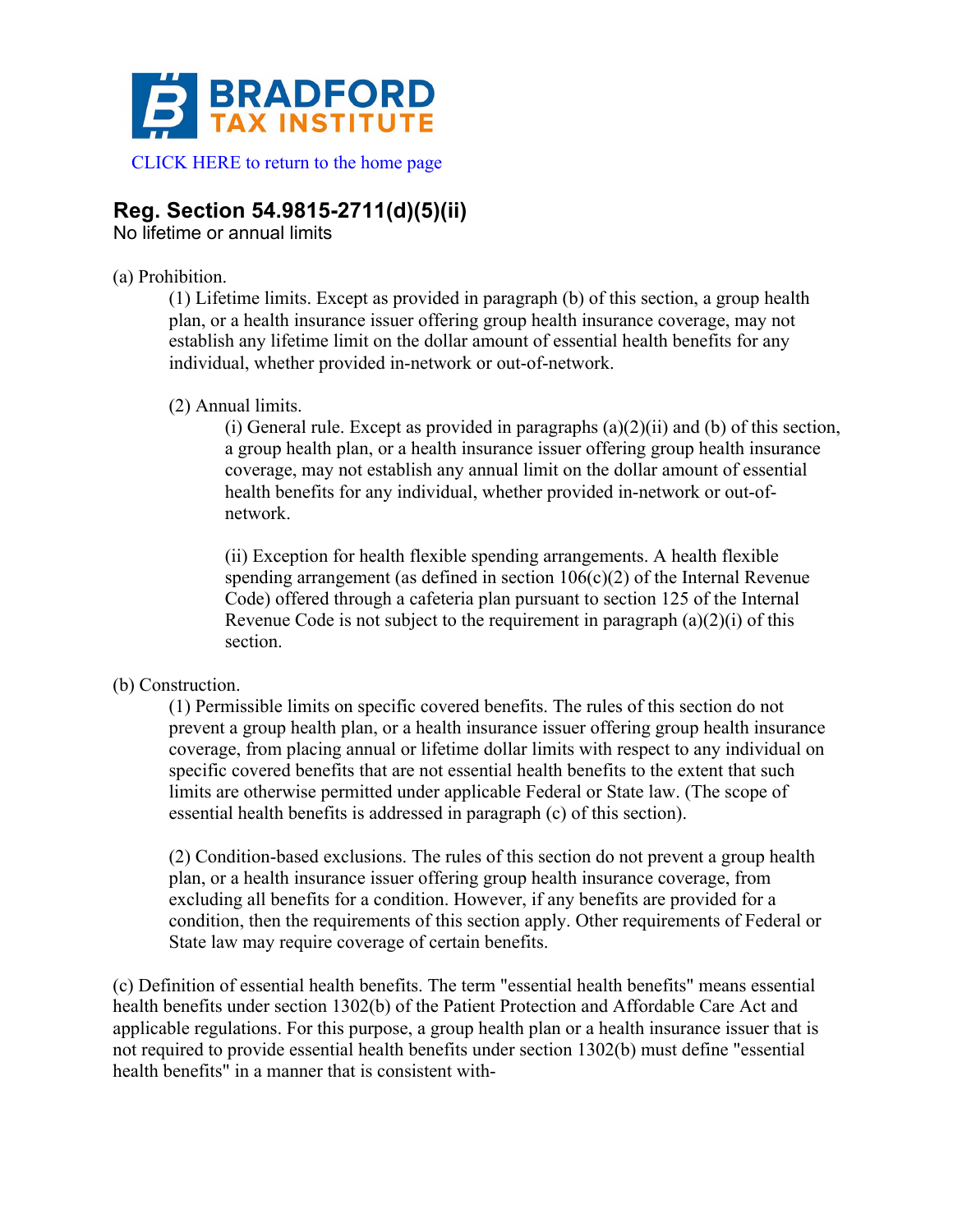(1) One of the EHB-benchmark plans applicable in a State under 45 CFR 156.110, and includes coverage of any additional required benefits that are considered essential health benefits consistent with 45 CFR 155.170(a)(2); or

(2) One of the three Federal Employees Health Benefits Program (FEHBP) plan options as defined by 45 CFR 156.100(a)(3), supplemented, as necessary, to meet the standards in 45 CFR 156.110.

(d) Special rule for health reimbursement arrangements (HRAs) and other account-based plans. (1) In general. If an HRA or other account-based plan is integrated with other coverage under a group health plan and the other group health plan coverage alone satisfies the requirements in paragraph (a)(2) of this section, the fact that the benefits under the HRA or other account-based plan are limited does not mean that the HRA or other accountbased plan fails to meet the requirements of paragraph (a)(2) of this section. Similarly, if an HRA or other account-based plan is integrated with other coverage under a group health plan and the other group health plan coverage alone satisfies the requirements in PHS Act section 2713 and section 54.9815-2713(a)(1), the HRA or other account-based plan will not fail to meet the requirements of PHS Act section 2713 and §54.9815-  $2713(a)(1)$ .

(2) Integration requirements. An HRA or other account-based plan is integrated with a group health plan for purposes of paragraph  $(a)(2)$  of this section if it meets the requirements under either the integration method set forth in paragraph  $(d)(2)(i)$  of this section or the integration method set forth in paragraph  $(d)(2)(ii)$  of this section. Integration does not require that the HRA (or other account-based plan) and the group health plan with which it is integrated share the same plan sponsor, the same plan document, or governing instruments, or file a single Form 5500, if applicable. The term "excepted benefits" is used throughout the integration methods; for a definition of the term "excepted benefits" see Code section 9832(c), ERISA section 733(c), and PHS Act section  $2791(c)$ .

(i) Integration Method: Minimum value not required. An HRA or other accountbased plan is integrated with another group health plan for purposes of this paragraph if:

(A) The plan sponsor offers a group health plan (other than the HRA or other account-based plan) to the employee that does not consist solely of excepted benefits;

(B) The employee receiving the HRA or other account-based plan is actually enrolled in a group health plan (other than the HRA or other account-based plan) that does not consist solely of excepted benefits, regardless of whether the plan is offered by the same plan sponsor (referred to as non-HRA group coverage);

(C) The HRA or other account-based plan is available only to employees who are enrolled in non-HRA group coverage, regardless of whether the non-HRA group coverage is offered by the plan sponsor of the HRA or other account-based plan (for example, the HRA may be offered only to employees who do not enroll in an employer's group health plan but are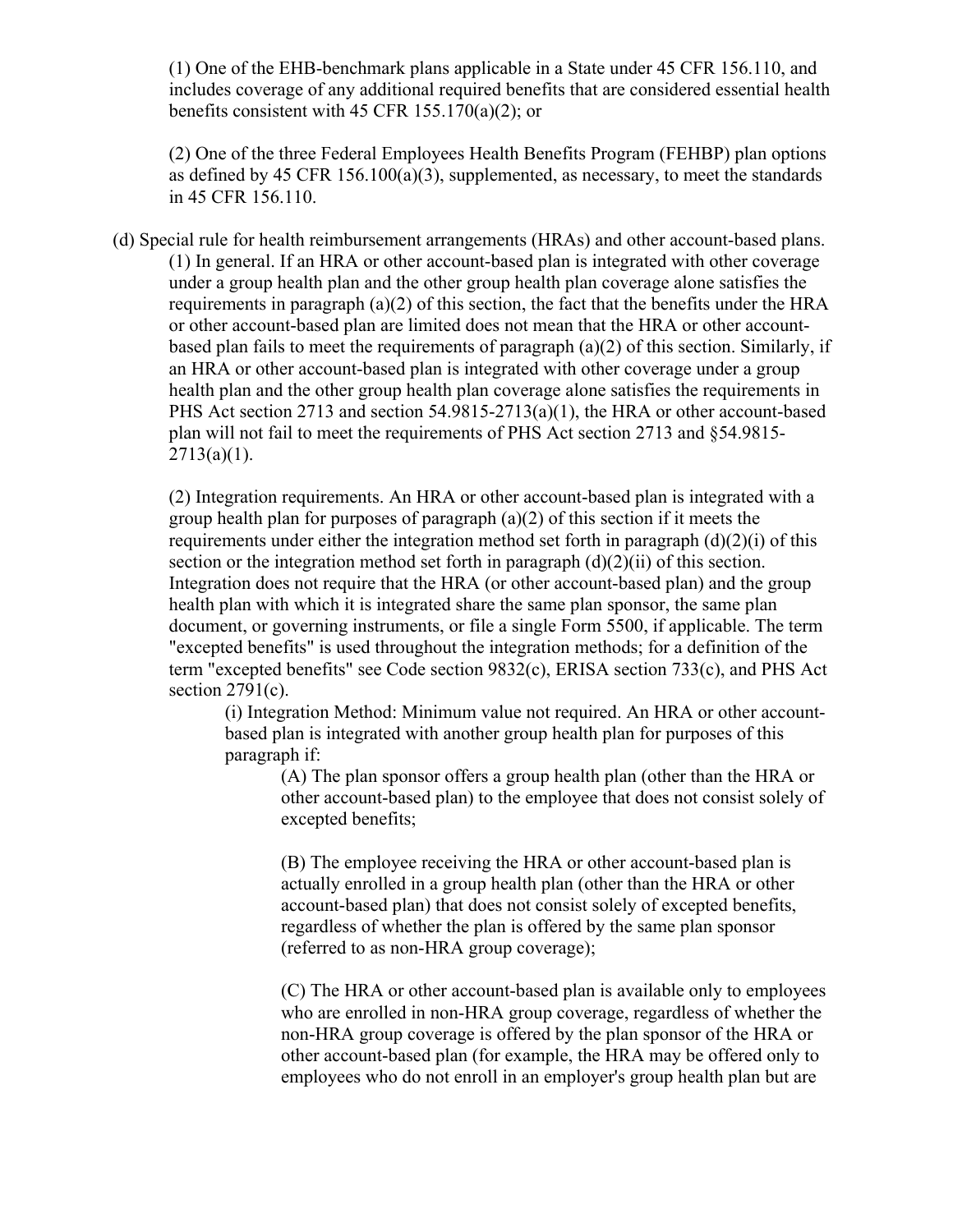enrolled in other non-HRA group coverage, such as a group health plan maintained by the employer of the employee's spouse);

(D) The benefits under the HRA or other account-based plan are limited to reimbursement of one or more of the following-co-payments, coinsurance, deductibles, and premiums under the non-HRA group coverage, as well as medical care (as defined under section 213(d) of the Code) that does not constitute essential health benefits as defined in paragraph (c) of this section; and

(E) Under the terms of the HRA or other account-based plan, an employee (or former employee) is permitted to permanently opt out of and waive future reimbursements from the HRA or other account-based plan at least annually and, upon termination of employment, either the remaining amounts in the HRA or other account-based plan are forfeited or the employee is permitted to permanently opt out of and waive future reimbursements from the HRA or other account-based plan.

(ii) Integration Method: Minimum value required. An HRA or other accountbased plan is integrated with another group health plan for purposes of this paragraph if:

(A) The plan sponsor offers a group health plan (other than the HRA or other account-based plan) to the employee that provides minimum value pursuant to Code section  $36B(c)(2)(C)(ii)$  (and its implementing regulations and applicable guidance);

(B) The employee receiving the HRA or other account-based plan is actually enrolled in a group health plan that provides minimum value pursuant to section  $36B(c)(2)(C)(ii)$  of the Code (and applicable guidance), regardless of whether the plan is offered by the plan sponsor of the HRA or other account-based plan (referred to as non-HRA MV group coverage);

(C) The HRA or other account-based plan is available only to employees who are actually enrolled in non-HRA MV group coverage, regardless of whether the non-HRA MV group coverage is offered by the plan sponsor of the HRA or other account-based plan (for example, the HRA may be offered only to employees who do not enroll in an employer's group health plan but are enrolled in other non-HRA MV group coverage, such as a group health plan maintained by an employer of the employee's spouse); and

(D) Under the terms of the HRA or other account-based plan, an employee (or former employee) is permitted to permanently opt out of and waive future reimbursements from the HRA or other account-based plan at least annually, and, upon termination of employment, either the remaining amounts in the HRA or other account-based plan are forfeited or the employee is permitted to permanently opt out of and waive future reimbursements from the HRA or other account-based plan.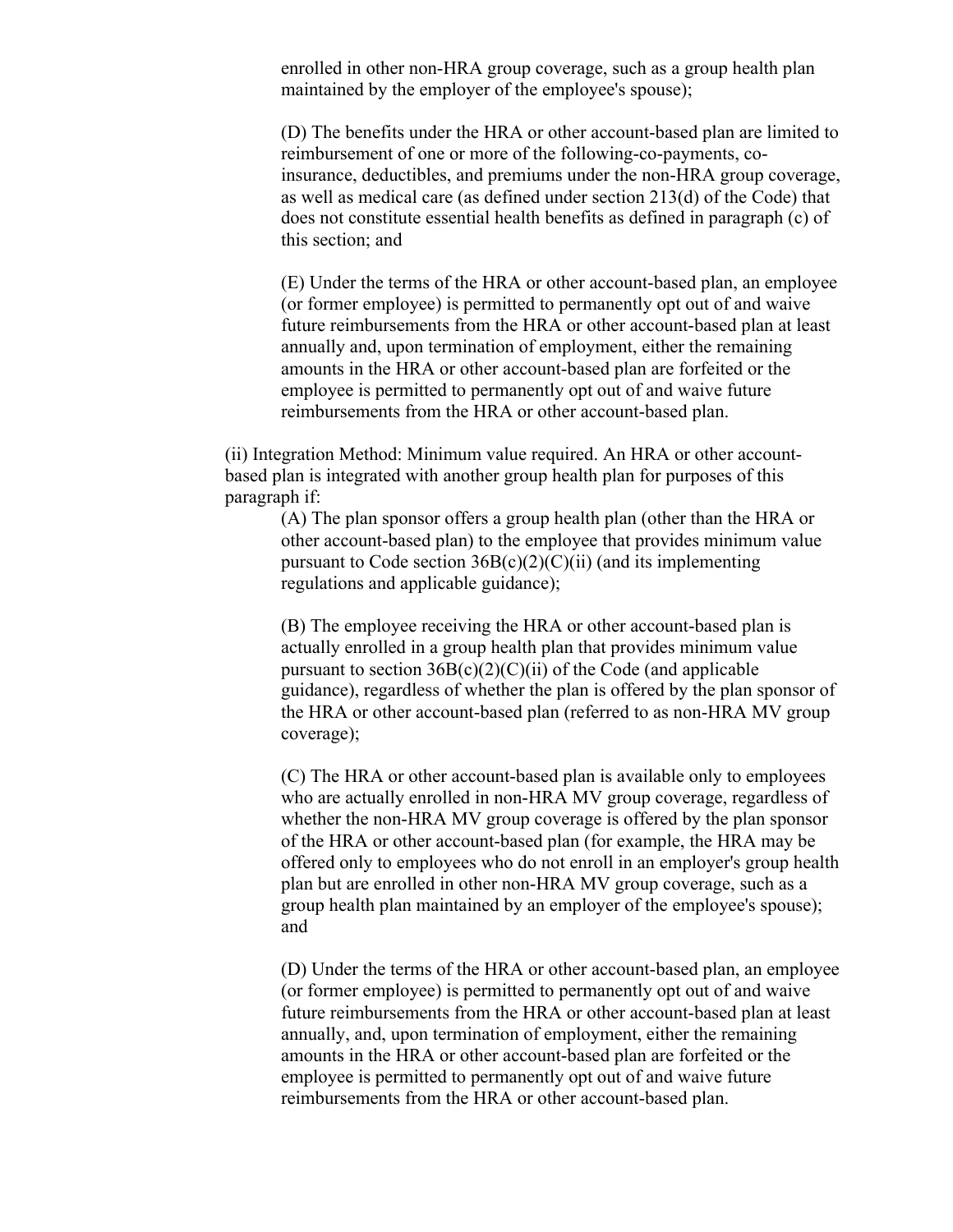(3) Forfeiture. For purpose of integration under paragraphs  $(d)(2)(i)(E)$  and  $(d)(2)(ii)(D)$ of this section, forfeiture or waiver occurs even if the forfeited or waived amounts may be reinstated upon a fixed date, a participant's death, or the earlier of the two events (the reinstatement event). For this purpose coverage under an HRA or other account-based plan is considered forfeited or waived prior to a reinstatement event only if the participant's election to forfeit or waive is irrevocable, meaning that, beginning on the effective date of the election and through the date of the reinstatement event, the participant and the participant's beneficiaries have no access to amounts credited to the HRA or other account-based plan. This means that upon and after reinstatement, the reinstated amounts under the HRA or other account-based plan may not be used to reimburse or pay medical expenses incurred during the period after forfeiture and prior to reinstatement.

(4) No integration with individual market coverage. A group health plan, including an HRA or other account-based plan, used to purchase coverage on the individual market is not integrated with that individual market coverage for purposes of paragraph (a)(2) of this section (or for purposes of the requirements of PHS Act section 2713).

(5) Integration with Medicare parts B and D. For employers that are not required to offer their non-HRA group health plan coverage to employees who are Medicare beneficiaries, an HRA or other account-based plan that may be used to reimburse premiums under Medicare part B or D may be integrated with Medicare (and deemed to comply with PHS Act sections 2711 and 2713) if the following requirements are satisfied with respect to employees who would be eligible for the employer's non-HRA group health plan but for their eligibility for Medicare (and the integration rules under paragraphs  $(d)(2)(i)$  and  $(ii)$ of this section continue to apply to employees who are not eligible for Medicare):

(i) The plan sponsor offers a group health plan (other than the HRA or other account-based plan and that does not consist solely of excepted benefits) to employees who are not eligible for Medicare;

(ii) The employee receiving the HRA or other account-based plan is actually enrolled Medicare part B or D;

(iii) The HRA or other account-based plan is available only to employees who are enrolled in Medicare part B or D; and

(iv) The HRA or other account-based plan complies with paragraphs  $(d)(2)(i)(E)$ and  $(d)(2)(ii)(D)$  of this section.

(6) Account-based plan. An account-based plan for purposes of this section is an employer-provided group health plan that provides reimbursements of medical expenses other than individual market policy premiums with the reimbursement subject to a maximum fixed dollar amount for a period. An HRA is a type of account-based plan.

(e) Applicability date. The provisions of this section are applicable to group health plans and health insurance issuers for plan years beginning on or after January 1, 2017. Until the applicability date for this regulation, plans and issuers are required to continue to comply with